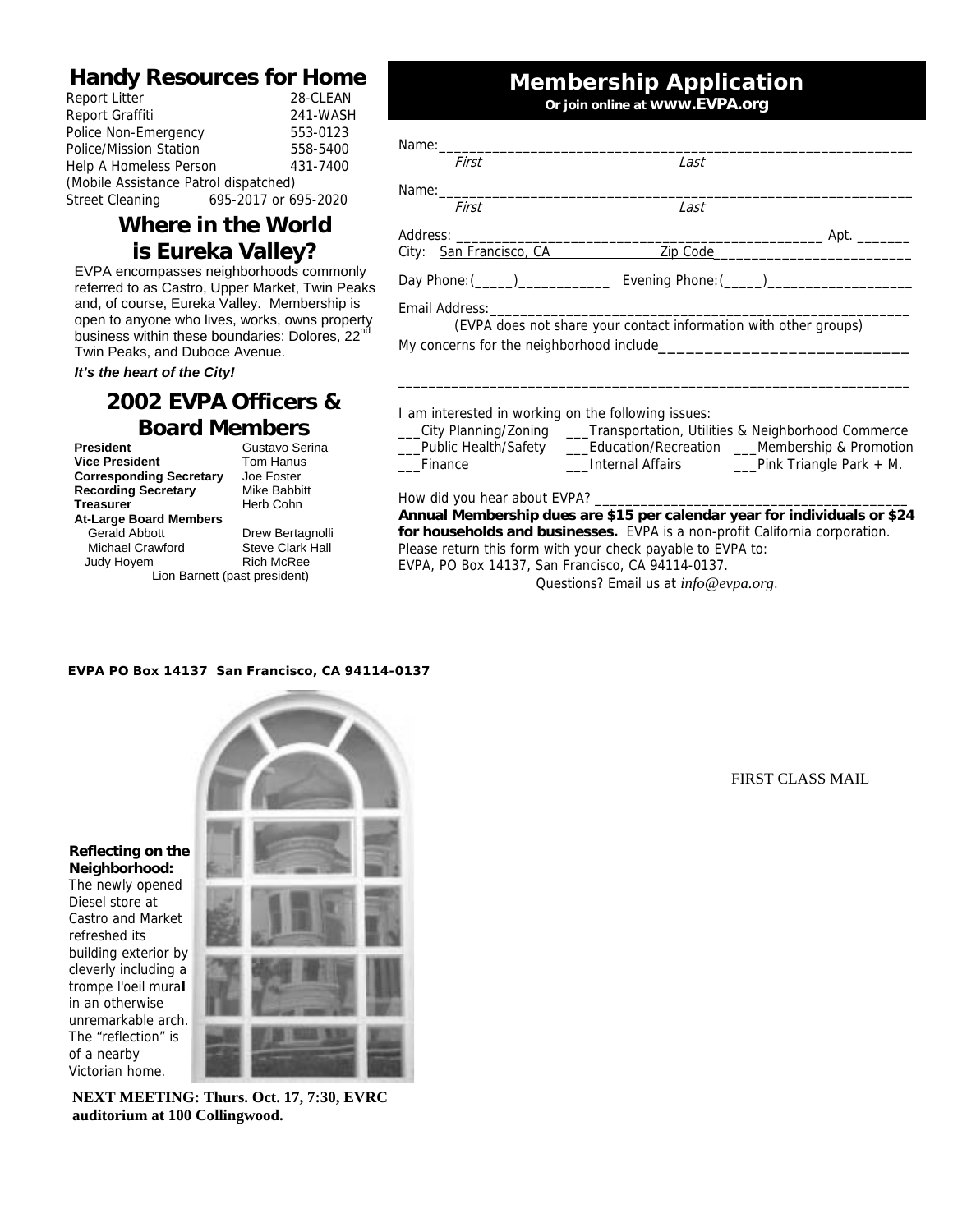

 $E$ *ureka* Valley,  $Q$ , Market, Castro, Duboce & Twin Peaks. Published by the **Eureka Valley Promotion Association** 

Serving the neighborhood since 1881. www.PinkTrianglePark.org EVPA.org

**Volume 121, Issue 10 October 2002**

## **EVPA Hosts: Mabel Teng vs. Doris Ward Mark Leno vs. Gail E. Neira**

The October  $17<sup>th</sup>$  general meeting will include presentations by well-known candidates competing for the City Assessor/Recorder and State Assemby District 13 positions.

Former Supervisor Mabel Teng is seeking the Assessor/Recorderer position currently held by Doris Ward who is running for re-election. Teng is confirmed to appear and Ward also is expected to confirm. Vying to represent District 13 in the state Assembly are Mark Leno and Gail Neira, both of whom are confirmed to attend.

Each candidate will have two minutes for opening remarks, followed by up to 10 minutes of questions and answers from the audience. It is not a debate.

**EVPA members and the public are welcome to attend on Oct. 17 at 7:30 pm in the Eureka Valley Recreation Center auditorium, 100 Collingwood behind Cala's**.

#### **Mabel Teng Doris Ward**









Vote Nov.5

or earlier!

**Mark Leno Gail Neira** 



**District 8 Candidate Eileen Hansen visits with EVPA President Gustavo Serina at the Pink Triangle Park fundraiser hosted by Zedd Fine Art. Hansen called PTP+M "an important project."**



**Volunteer green thumbs planted 190 rubus and rosemary at Pink Triangle Park in September. Pictured: (l) Joe Foster, Christie Allair, Ed Allen and Brenda Hatten. Watch 'em grow!**



**This suspicious five-some were part of EVPA's "Dot Squad" at Castro Street Fair. Pictured: (l) Thomas Kocon, Drew Bertagnolli, Lion Barnett, Gustavo Serina and Paul Forbes.**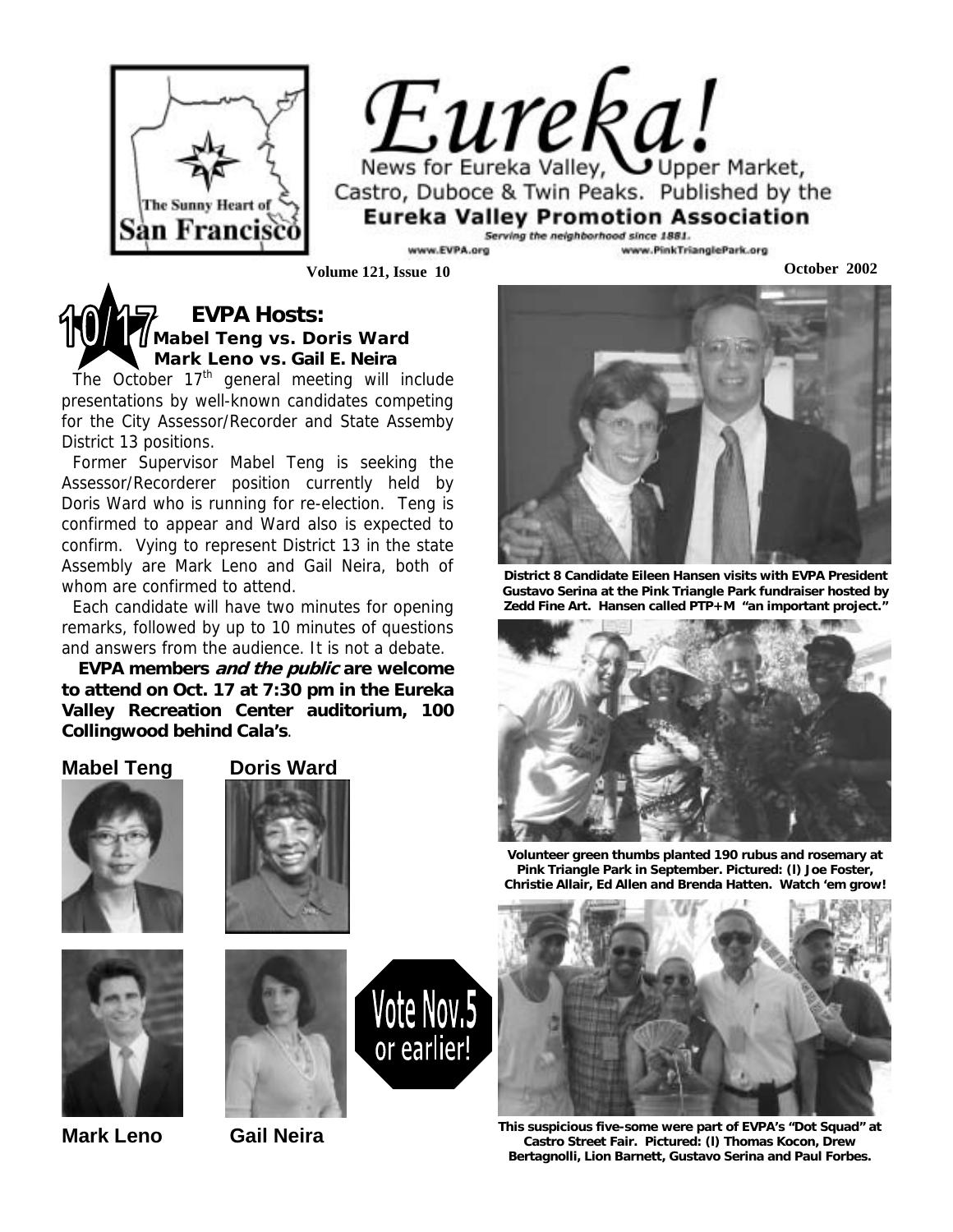#### **Falling Back on October 27th.**

Summer is gone and daylight savings time is almost over too. On the last Sunday in October, clocks are set back one hour at 2 a.m. local daylight time, which becomes 1 a.m. local standard time. Translation: When you go to bed Saturday night on the  $26<sup>th</sup>$ , set your cock for an extra hour of sleep. You're going to need it (see below).

#### **Halloween is Back in the Castro.**

After trying for several years to lure Halloween revelers away from the Castro, the City has given up on organizing an event at Civic Center. Alternative plans to provide entertainment along Market Street also have been dropped. Instead, the unofficially organized Castro party is expected to rock the Castro until 2 am. Additional police will be on hand, and Supervisor Leno's office has obtained supplemental funding for private security to help. Next year's event will fall under the care of the new Entertainment Commission which will handle permits for all street parties. *Please select your coping mechanism now: 1. Wearing a costume and joining the chaos, 2. Earplugs + Camera or 3. a generous swig of Nyquil.* 

#### **Hot 'n Hunky Wants to Grow.**

The owner of Hot 'n Hunky burgers on 18<sup>th</sup> Street is seeking a change of use permit and permission to expand its operations. Tom Hutachinda, who also owns Khun Phoa Thai Cuisine, wants to consolidate operations at the Hot 'n Hunky site where he owns the building. Hot 'n Hunky would become a full-service restaurant and expand in the back. Two more rental units would be added, one of which would be owner occupied. Hutachinda is talking to neighbors and his current tenant about the changes. A recommendation by the UTNC committee *may* be ready for the Oct. 17 meeting.

**New & Noted:** Congratulations to EVPA member David Weiss who opens Catch Restaurant the week of Oct 14th after *much* hard work.Catch it soon.



#### **Who Was Mary Colter?**

The best known unknown American woman architect, Mary Colter, created rustic-style hotels at the Grand Canyon and other Southwest locations admired by millions every year. An innovative designer, her dinnerware and other furnishings continue to delight. See her work and find out who she was on Friday, Oct. 25,  $6 - 9$  p.m. at the LGBT Community Center, 1800 Market Street. Tickets are \$10. The event includes a lecture, reception, and a raffle (Grand Prize, a stay at one of her hotels). For more information or reservations, visit www.friendsof1800.org. Proceeds benefit SF Architectural Heritage and Friends of 1800.

#### **Passed Out on the Sidewalk.**

**Who Do You Call? What Do You Do?**  One of the most asked questions is "Who can I call?" when someone is passed out or camped out. **Answer:** Call MAPS (Mobile Assistance Patrol) at **431-7400**. Give a complete description of the person and his/her needs. Usually social services arrives within the hour to help. If you have difficulty getting results, ask for Rann when calling.

#### **EVPA's Elections Fast Approaching.**

In November EVPA will hold its annual election of officers and expiring board terms. Anyone who has been a member for six months or more (May 2002) is eligible. Members are encouraged to explore a leadership role. Current office holders also will need to re-declare interest if they wish to run again. Please contact Tom Hanus at tom@sfchatcafe.com or 505-7912.

#### **Chatting with Captain Corrales.**

Since arriving at Mission Station Captain Corrales has participated in a number of EVPA meetings and activities. He is making his email address available to help report problem areas and to ask questions: gregory\_corrales@ci.sf.ca.us The Mission Station switchboard can be reached at 558-5400.